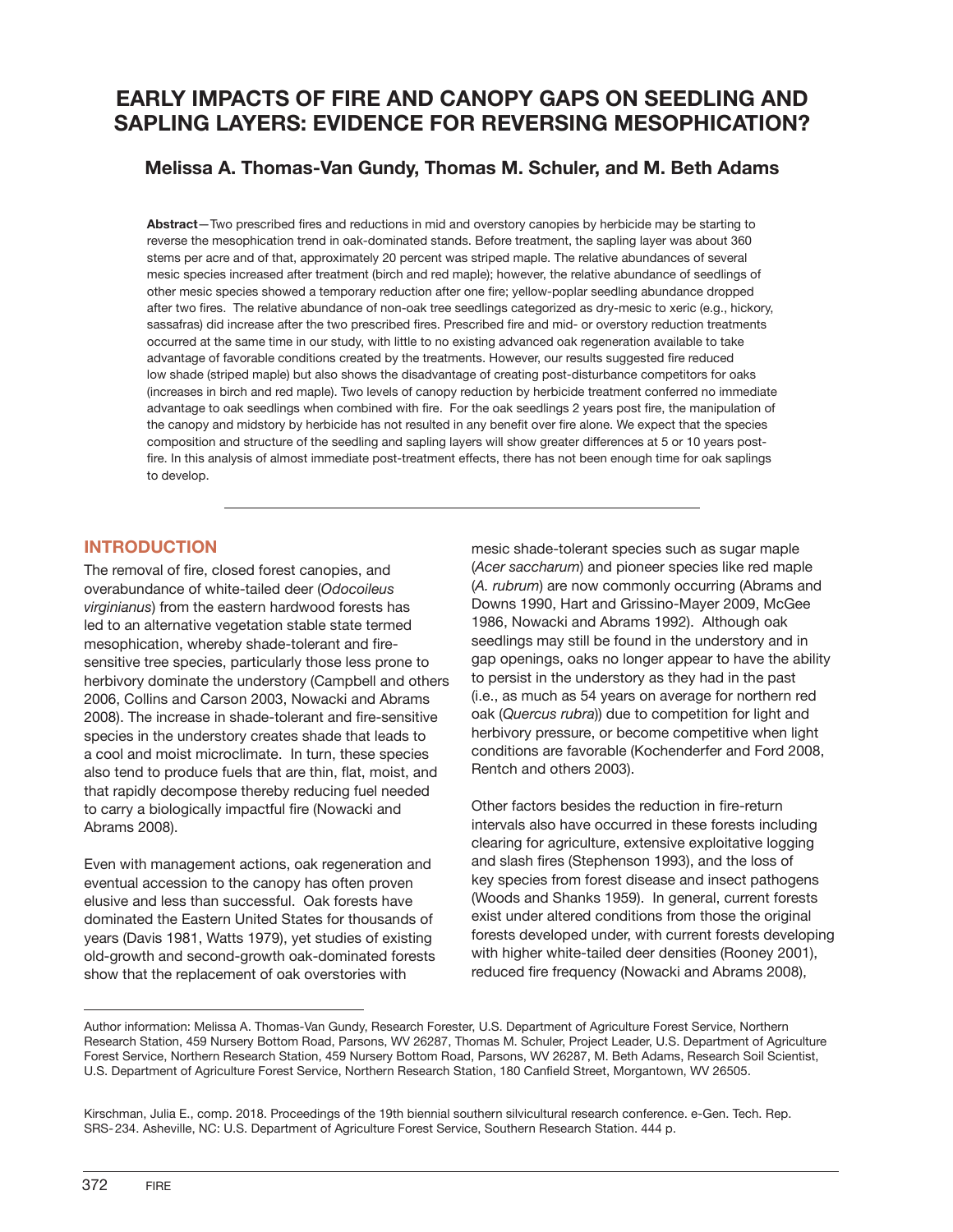denser overstory, less flammable understories (Nowacki and Abrams 2008), and smaller canopy gaps (Clebsch and Busing 1989). These have further contributed to depauperate understories dominated by a few tree species that are simultaneously browse-tolerant, shadetolerant, and fire sensitive (Kain and others 2011, Nuttle and others 2013).

Understory fire has been suggested as a way to change midstory light levels and to favor oak (Lorimer 1989). Generally, oak is a poor competitor on high and medium quality sites, a fact that seems counter-intuitive in view of its current dominance in most Eastern forests (Lorimer 1989). Oaks are not well adapted to low light conditions, although seed will germinate in shade (Crow 1988), and self-replacing oak forests are generally limited to the more xeric sites (Abrams 1992). Oaks do possess many ecophysiological factors that indicate adaptation to fire, such as thick bark on mature trees, ability to form seedling-sprouts hypogeally, ability to stump sprout, deep root system, compartmentalization of stem injuries, and rot resistance (Abrams 1992). Successful oak regeneration relies on advanced reproduction, often as seedling-sprouts and not true seedlings (Johnson and others 2009a).

Fire does top-kill oak seedlings and sprouts, so reduction in their numbers is common immediately after a fire (Brose and others 2014). However, repeated burning and resprouting of oaks and their competitors is expected to create conditions whereby competitors such as red maple and yellow-poplar (*Liriodendron tulipifera*) deplete energy reserves and seed banks faster than oaks due to physiological differences (Lorimer 1985). These insights on fire and oak forest development have led to the increased interest in application of prescribed fire where oaks dominate the overstory.

The mesophication of the eastern forests is an example of the theory of alternative stable states. Applying this theory to fire-adapted forests, it can be argued that the shift caused by the removal of a disturbance regime combined with various other proximate factors is more rapid and harder to reverse on more mesic sites (Nowacki and Abrams 2008). With these regional trends in mind, the effects of fire and canopy reduction on oak regeneration were incorporated in a long-term study on the Fernow Experimental Forest (FEF) in east central West Virginia. The broader study involved the use of prescribed fire and snag creation to create or maintain habitat for tree-roosting bats (Ford and others 2016, Johnson and others 2009b) with no consideration for present or future timber values. Fire and canopy gaps are hypothesized to combat the mesophication occurring in eastern oak forests, particularly those on more mesic locations. If reversal of mesophication is occurring in the study area, the early effects should be discernable in the seedling and sapling layers. We tested the hypothesis

that the species composition of seedlings and saplings has been shifted toward more dry-mesic to xeric species with subsequent decreases in mesic species following two prescribed fires and the creation of canopy gaps.

### **STUDY AREA**

Our research was conducted at the Fernow Experimental Forest (FEF) (fig. 1), an ~4,700-acre experimental forest located in the Unglaciated Allegheny Mountains subsection of the Appalachian Plateau Physiographic Province in Tucker County, West Virginia (Cleland and others 2007). The study site is Compartment 45 located in the John B. Hollow watershed of the FEF and is referred to as the "John B. Hollow study". Elevations at the study site range from about 2000 to 2600 feet. The underlying geology of the study site is mostly shale and sandstone of the Hampshire formation. Mean annual total precipitation on the FEF is about 57 inches, with maximum average monthly precipitation occurring in June and minimum monthly precipitation in October. Mean annual temperature is 48.5° F, ranging from –0.4°F in January to 69°F in July (Kochenderfer 2006). The FEF was initially logged from 1903 to 1911 with nearly complete removal off all merchantable trees (Schuler and Fajvan 1999). Although the overstory of the FEF is broadly described as mixed mesophytic (Braun 1950), within the study site, the overstory was dominated by northern red oak, chestnut oak (*Q*. *prinus*), sugar maple, red maple, and yellow-poplar (*Liriodendron tulipifera*) with oak species having larger average diameter at breast height (DBH). In 2006, before treatments were applied, total basal area in the overstory (trees over 5 inches DBH) was about 132 square feet per acre.

## **METHODS**

We conducted spring burns in 2007 and 2008 in Compartment 45 (299 acres), including all sample plots each year (fig. 1). Strip-head-fire techniques were used during the burns with ignition by hand-held drip torches. Since the overarching focus of the study was wildlife habitat (Johnson and others 2009b), greater fire intensity was allowed than if production of timber products were a management goal. No measures of fire intensity were taken, however the resulting mosaic of fire severity includes patches where overstory mortality occurred and other areas with little fire damage (cove or riparian areas). Within the burn unit, a total of 60 randomly located ~66 ft (20 m) radius plots were established and three treatments were assigned in a completely randomized design. After the second prescribed fire in 2008, 49 plots were determined to have been burned; our analysis includes only those 49 plots. On 19 plots, all overstory trees (> 5 inches DBH, with the exception of oak or hickory [*Carya* spp.]; retained as day-roosts for the endangered Indiana bat *Myotis sodalis*; Johnson and others 2010) were deadened with stem-injection application of glyphosate herbicide during the growing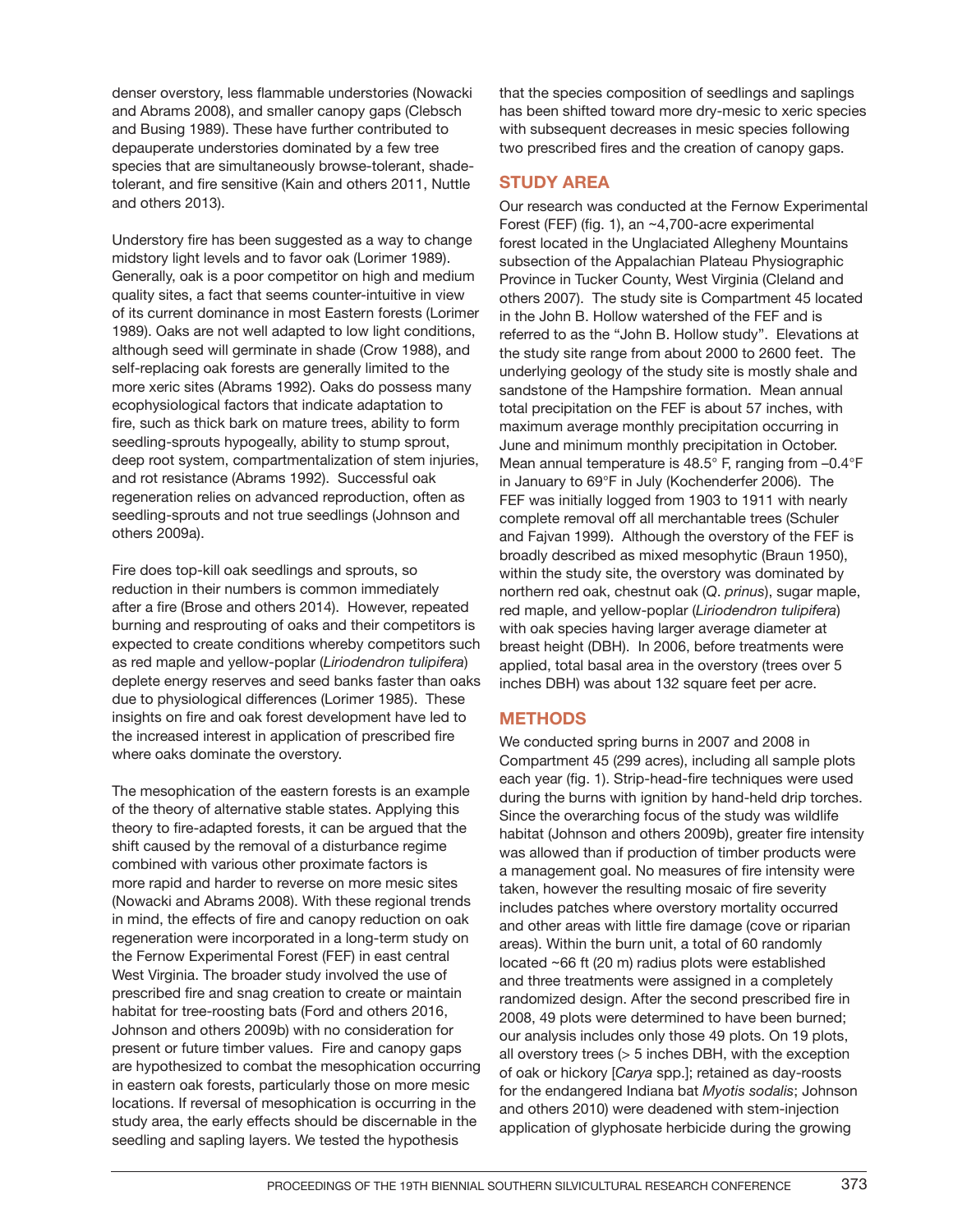

Figure 1—General location of study area with plot locations by treatment type.

season in 2007; this treatment is referred to as fire+snag in this analysis. All midstory trees (5 to 11 inches DBH, with the exception of oak or hickory) were removed by herbicide on another 15 plots (fire+mid treatment). In both these treatments, trees that were not killed by the 2007 application of herbicide were treated again in 2008. We are considering the herbicide treatment to be conducted once (2007) in the sample design and statistical analysis. On the remaining 15 plots no over- or midstory trees were treated with herbicide (fire treatment; fig. 1).

At each plot center, a 1/100th acre plot was established to tally woody vegetation 1 to 5 inches in DBH. Species, DBH, crown class, origin (seedling or sprout), and quality were recorded for each stem. In the four cardinal directions from the main plot center, four milacre plots

were established to sample the seedling regeneration. On these plots, woody vegetation <1 inch DBH and > 6 inches in height was tallied by species, height class, and origin (seedling or sprout).

#### **Statistical Analysis**

Seedling relative abundance was calculated for all tree and shrub species by plot (an average of the 4 milacre subplots); no vine species were included in the seedling calculations and blackberry (*Rubus* spp.) was excluded. To test for the effect of prescribed fire and overstory reduction on the species composition of the seedling layer, species were assigned to either mesic or drymesic to xeric categories, or were considered separately. Table 1 lists the species considered for each category and those species assessed separately.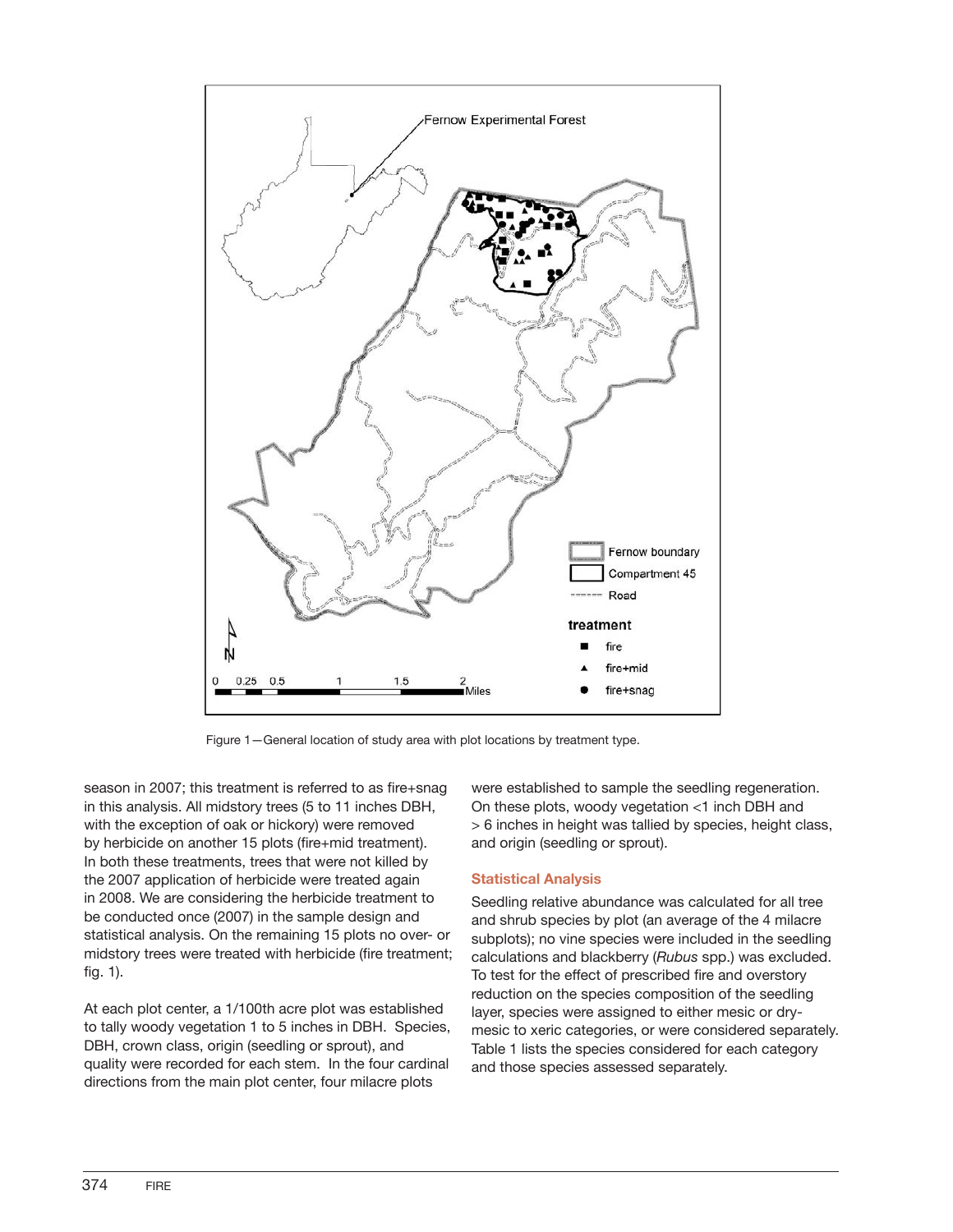| Species group                   | Species/genera                             |  |
|---------------------------------|--------------------------------------------|--|
| Other mesic trees               | White ash (Fraxinus americana)             |  |
|                                 | Dogwood (Cornus florida)                   |  |
|                                 | Basswood (Tilia americana)                 |  |
|                                 | Sugar maple (Acer saccharum)               |  |
|                                 | Black cherry (Prunus serotina)             |  |
|                                 | Fire cherry (P. pensylvanica)              |  |
|                                 | Serviceberry (Amelanchier spp.)            |  |
|                                 | Frasier magnolia (Magnolia fraseri)        |  |
|                                 | Cucumber tree (M. acuminata)               |  |
|                                 | American beech (Fagus grandifolia)         |  |
|                                 | Hophornbeam (Ostrya virginiana)            |  |
|                                 | Hornbeam (Carpinus caroliniana)            |  |
| Other dry-mesic to xeric trees  | Sourwood (Oxydendrum arboreum)             |  |
|                                 | Blackgum (Nyssa sylvatica)                 |  |
|                                 | Black locust (Robinia pseudoacacia)        |  |
|                                 | Sassafras (Sassafras albidum)              |  |
|                                 | American chestnut (Castanea dentata)       |  |
|                                 | Hickory (Carya spp.)                       |  |
|                                 | White pine (Pinus strobus)                 |  |
| Mesic shrubs                    | Witch hazel (Hamamelis virginiana)         |  |
|                                 | Wild hydrangea (Hydrangea arborescens)     |  |
|                                 | Sumac (Rhus typhina)                       |  |
|                                 | Spicebush (Lindera benzoin)                |  |
|                                 | Rhododendron (Rhododendron spp.)           |  |
|                                 | Mapleleaf viburnum (Viburnum acerifolium)  |  |
|                                 | Deciduous holly (Ilex montana)             |  |
|                                 | Hercules club (Aralia spinosa)             |  |
|                                 | Elderberry (Sambucus spp.)                 |  |
| Dry-mesic to xeric shrub        | Minniebush (Menziesia pilosa)              |  |
|                                 | Blueberry (Vaccinium spp.)                 |  |
|                                 | Mountain laurel (Kalmia latifolia)         |  |
|                                 | Azalea (Azalea spp.)                       |  |
| As individual species or genera | Birch (Betula alleghaniensis and B. lenta) |  |
|                                 | Yellow-poplar (Liriodendron tulipifera)    |  |
|                                 | Striped maple (A. pensylvanicum)           |  |
|                                 | Red maple (A. rubrum)                      |  |
|                                 | Oak (Quercus spp.)                         |  |

## **Table 1—Species groups used in analysis**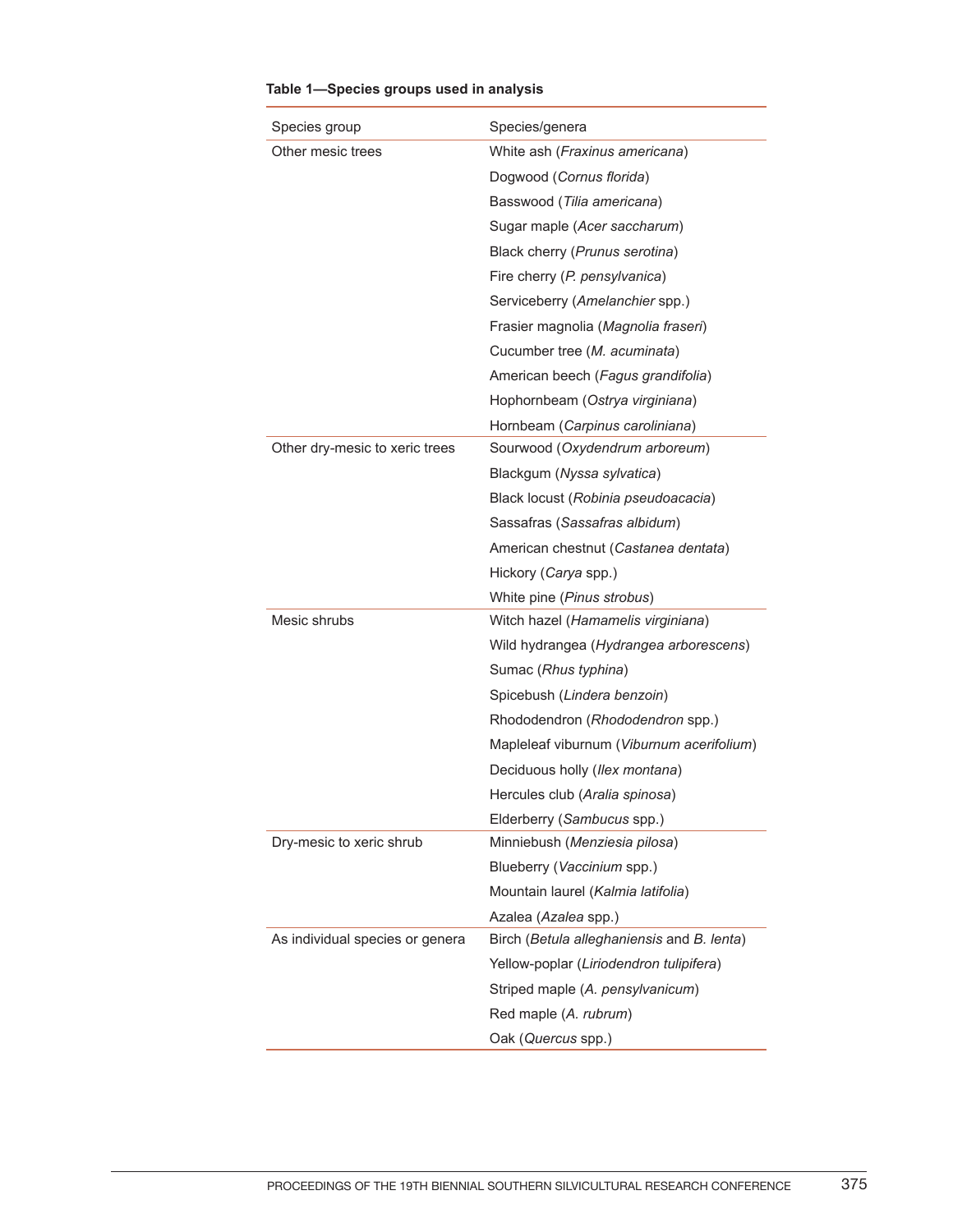For the sapling layer, stems per acre and basal area per acre were calculated. Preliminary analyses showed that assessing individual species or descriptive groups of species did not result in conclusive statistical assessment due to low numbers of saplings. Stems per acre by species or species group were calculated for descriptive statistics. The other mesic species category included: eastern hemlock (*Tsuga canadensis*), American beech, black cherry, and sugar maple. The other dry-mesic to xeric category included: black locust, blackgum, and sourwood.

We used a repeated measures completely randomized, generalized linear model with pseudo-maximum likelihood estimation via PROC GLIMMIX (SAS 2012) in a two factor design. Year (2006, 2007, 2008, and 2010) and overstory treatment were the explanatory variables with treatments defined as fire, fire+mid, and fire+snag based on the random assignment of herbicide treatments to the plots. The associated interactions of year and treatment were fixed effects in the model. Pre-treatment year is 2006, with treatments applied in 2007 (fire and herbicide) and 2008 (second fire), with 2010 as most recent post-treatment measurement. We used the exponential distribution with logarithmic link function because relative density data displayed a negative exponential distribution (SAS 2012). In the repeated measures model, covariance structures of autoregressive, heterogeneous autoregressive, or variance components were used depending on response variable to account for the correlation of repeated measures over time. Least square means are displayed; the Tukey-Kramer method was used to adjust p values for multiple orthogonal comparisons. Comparisons between years and among treatments were also made through contrasts of the means of fire only treatment with the means of the other fire and snag creation treatments combined. Contrasts of interest were: 2006 fire vs. 2006 both fire+mid and fire+snag and 2010 fire vs. 2010 both fire+mid and fire+snag.

#### **RESULTS**

Although the changes in the overstory were not addressed statistically in this analysis, the herbicide and fire treatments did reduce the overstory basal area. By 2010, basal area in the fire only plots had increased slightly to about 139 square feet per acre, reduced to about 110 square feet per acre in the fire+mid treatment plots, and been reduced to about 79 square feet per acre in the fire+snag treatment plots.

Total stems per acre in saplings were reduced from around 360 stems per acre before treatment to 33 to 205 per acre (depending on treatment) in 2010 (fig. 2a). All treatments showed significant reductions in numbers of stems per acre from 2006 to 2010 (p=0.0015 for fire, p<0.0001 for fire+mid, and p=0.0175 for fire+snag). The fire+mid plots had the lowest mean stems per acre in

2010 but did not differ significantly from other treatments when adjustments were made for multiple comparisons.

Total basal area in saplings of all species followed roughly the same pattern as for stems per acre and was reduced by the treatments (fig.2b), however only the basal area in fire+mid plots was reduced significantly from 2006 to 2010 (*p*<0.0001). For the fire only and fire+snag plots, basal area per acre was not significantly different before treatment and 2010 (p=0.1442 for fire only and p=0.4510 for fire+snag). In 2010, the basal area in the fire+mid plots averaged only 1.3 square feet per acre but when adjusted for multiple comparisons, there were no differences between treatments in 2010. For both stems per acre and basal area per acre, no significant differences were found in 2010 between the fire plots and the two other treatments combined.

The absolute numbers of birch and red maple saplings declined with fire and mid- or overstory reductions, with slight reductions in relative abundances as well (table 2). There were no yellow-polar or oak (all species combined) saplings in the plots after treatment. Striped maple saplings were reduced in absolute and relative abundance after treatments were applied, dropping to zero in 2008 but increasing to 2 stems per acre in 2010. Surprisingly, saplings categorized as dry-mesic to xeric (other than oaks) also dropped in abundance with treatments although their relative abundance increased slightly. Similarly, saplings of mesic species (other than those already considered) also dropped in absolute numbers but their relative abundance increased after treatments.

Total seedlings increased from about 24,000 per acre before management actions (all treatments combined) to about 41,000 to 49,000 after treatment (table 3; fig 3a) with differences found from 2006 to 2010 for all three treatments combined (p=0.0009). Higher stems per acre were found in plots in 2010 where the mid- or overstory was also reduced although differences among treatments were not statistically significant in 2010. The relative abundance of seedlings of all oak species was reduced by all treatments from 2006 to 2010 (p=0.0004 for fire, p=0.0002 for fire+mid, and *p*<0.0001 for fire+snag), however there was a slight recovery 2 years after the second fire (fig. 3b). In terms of absolute numbers, the number of oak seedlings is about half the pre-treatment level (table 3).

The relative abundance of dry-mesic to xeric shrubs were reduced post treatment compared to pre-treatment levels (p<0.0001 for fire, p=0.0005 for fire+mid, and p=0.0177 for fire+snag), however this group of species only made up approximately 2-4 percent of all seedlings before fire and canopy gaps were created (fig. 3c). In contrast, the seedlings of tree species categorized as dry-mesic to xeric (other than oak species) increased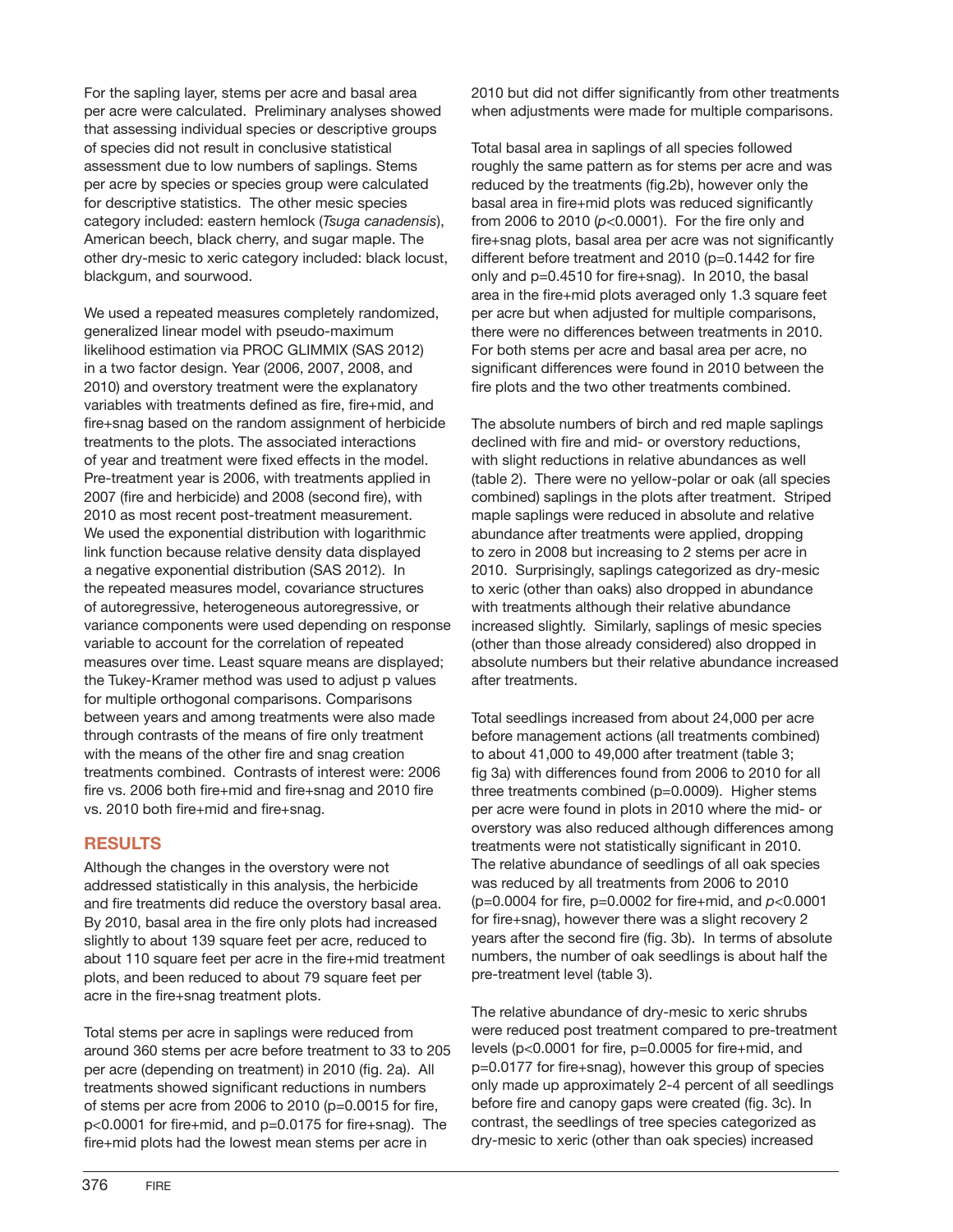

Figure 2—Comparison of least square mean (±SE) of total sapling density (a) and total sapling basal area (b) by treatment and year. Means between years with the same letter are not statistically different ( $\alpha$  = 0.05).

| Species or group         | 2006         | 2007        | 2008        | 2010        |
|--------------------------|--------------|-------------|-------------|-------------|
| <b>Birch</b>             | 20.4(5.6)    | 4.1(2.9)    | 4.1(3.4)    | 6.1(7.0)    |
| Yellow-poplar            | 2.0(0.6)     | 0.0         | 0.0         | 0.0         |
| Striped maple            | 71.4 (19.8)  | 6.1(4.4)    | 0.0         | 2.0(2.3)    |
| Red maple                | 51.0(14.1)   | 32.7(23.5)  | 14.3(12.1)  | 12.2 (14.0) |
| Other mesic              | 175.5 (48.6) | 75.5 (54.4) | 79.6 (67.2) | 53.1 (60.5) |
| All oaks                 | 0.0          | 2.0(1.5)    | 0.0         | 0.0         |
| Other dry-mesic to xeric | 40.8 (11.3)  | 18.4 (13.2) | 20.4 (17.2) | 14.3(16.3)  |
| Total                    | 361.2        | 138.8       | 118.4       | 87.8        |

#### **Table 2—Sapling species composition as mean stems per acre (percent total in parenthesis) on the John B. Hollow study site, Fernow Experimental Forest, West Virginia, 2006-2010**

#### **Table 3—Seedling species composition as mean stems per acre (percent total in parenthesis) on the John B. Hollow study site, Fernow Experimental Forest, West Virginia, 2006-2010**

| Species or group               | 2006           | 2007           | 2008            | 2010            |
|--------------------------------|----------------|----------------|-----------------|-----------------|
| <b>Birch</b>                   | 270.5(1.2)     | 65.1(0.4)      | 51.4(0.1)       | 3,630.1(9.0)    |
| Yellow-poplar                  | 407.5 (1.8)    | 6,126.7 (35.9) | 10,729.5 (24.7) | 5,301.4(13.1)   |
| Striped maple                  | 3,434.9(15.0)  | 2,256.8 (13.2) | 1,455.5(3.4)    | 1,106.2(2.7)    |
| Red maple                      | 2,476.0 (10.8) | 3,239.7 (19.0) | 5,845.9 (13.5)  | 11,887.0 (29.3) |
| Other mesic trees              | 2,287.7 (10.0) | 1,003.4(5.9)   | 4,332.2 (10.0)  | 3,688.4(9.1)    |
| All oaks                       | 8,664.4 (38.0) | 1,804.8 (10.6) | 2,260.3 (5.2)   | 4,438.4 (11.0)  |
| Other dry-mesic to xeric trees | 537.7(2.4)     | 1,164.4(6.8)   | 12,708.9 (29.3) | 8,058.2 (19.9)  |
| Mesic shrubs                   | 390.4 (1.7)    | 123.3(0.7)     | 452.1 (1.0)     | 866.4 (2.1)     |
| Dry-mesic to xeric shrubs      | 4,356.2 (19.1) | 1,291.1(7.6)   | 5,568.5 (12.8)  | 1,547.9(3.8)    |
| Total seedlings                | 22,825.3       | 17,075.3       | 43,404.1        | 40,524.0        |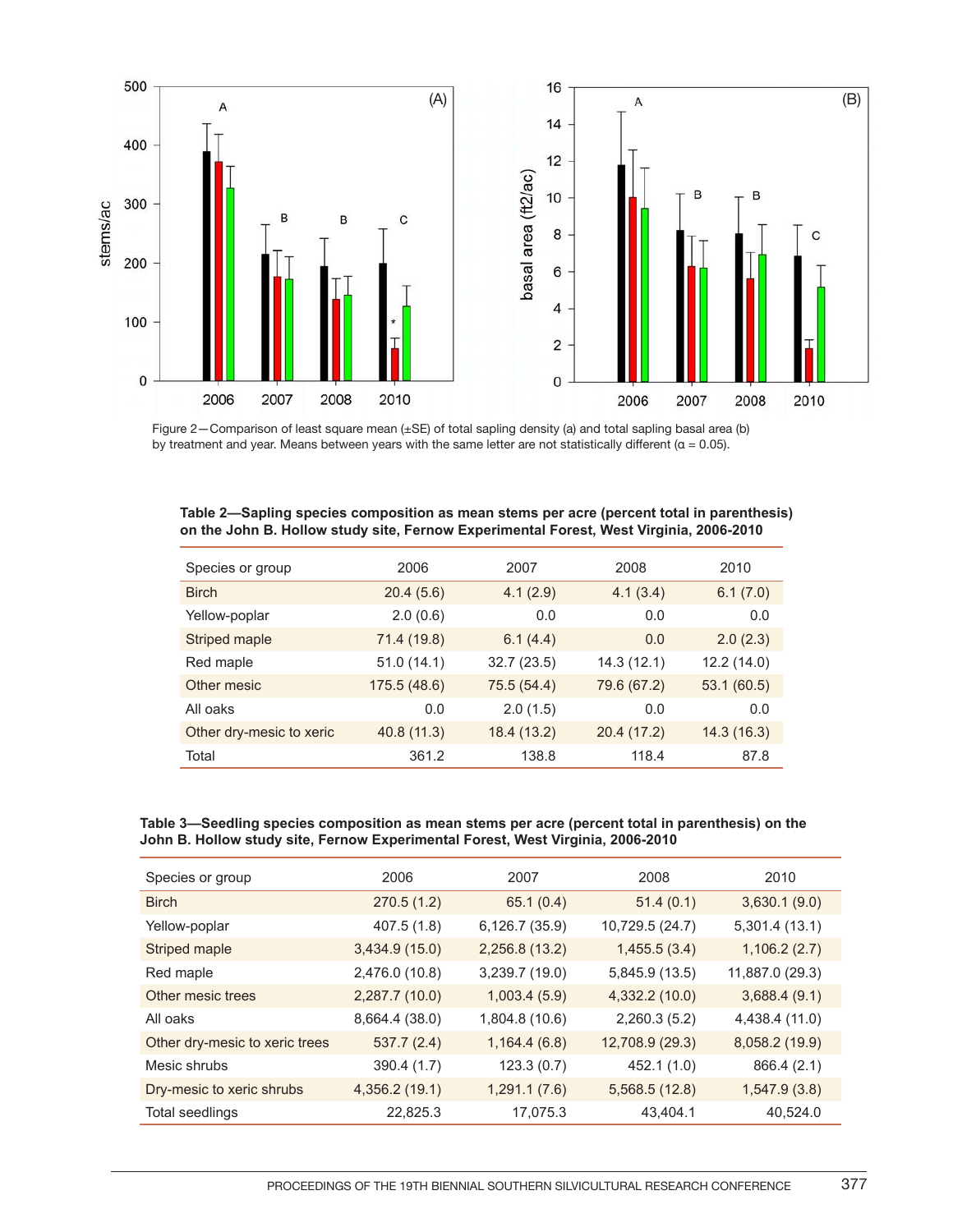



in relative abundance after the two fires and snag creation, increasing from about 1-3 percent abundance to 9–11 percent in 2010 (*p* <0.0001 for all treatments combined; p=0.0021 for fire+mid) (fig. 3d). There were no statistically significant differences among treatments in any year. This species group increased in absolute numbers (averaged for all treatments) as well, going from about 500 stems per acre in 2006 to over 8,000 in 2010 (table 3).

Birch seedling relative abundance increased dramatically after treatments (*p*<0.0001 all treatments combined) with the greatest increase found in fire+snag plots, although no statistically significant differences among treatments

were found in 2010 (fig. 4a). Relative abundances of yellow-poplar increased with treatments in 2007  $(p=0.0004$  for fire,  $p<0.0001$  for fire+mid and fire+snag plots), but are showing decreases after the second prescribed fire (fig. 4b). As happened in the sapling layer, striped maple seedling relative abundances were reduced by prescribed fire (p<0.0001 for fire, p=0.0001 for fire+mid and fire+snag), dropping from around 13 to 16 percent before treatment to 1 to 2 percent in 2008 and 2010 (fig. 4c). In contrast, red maple seedling relative abundances increased over time (*p*<0.0001 for all treatments combined) and there were no differences between treatments or within treatments over time (fig. 4d).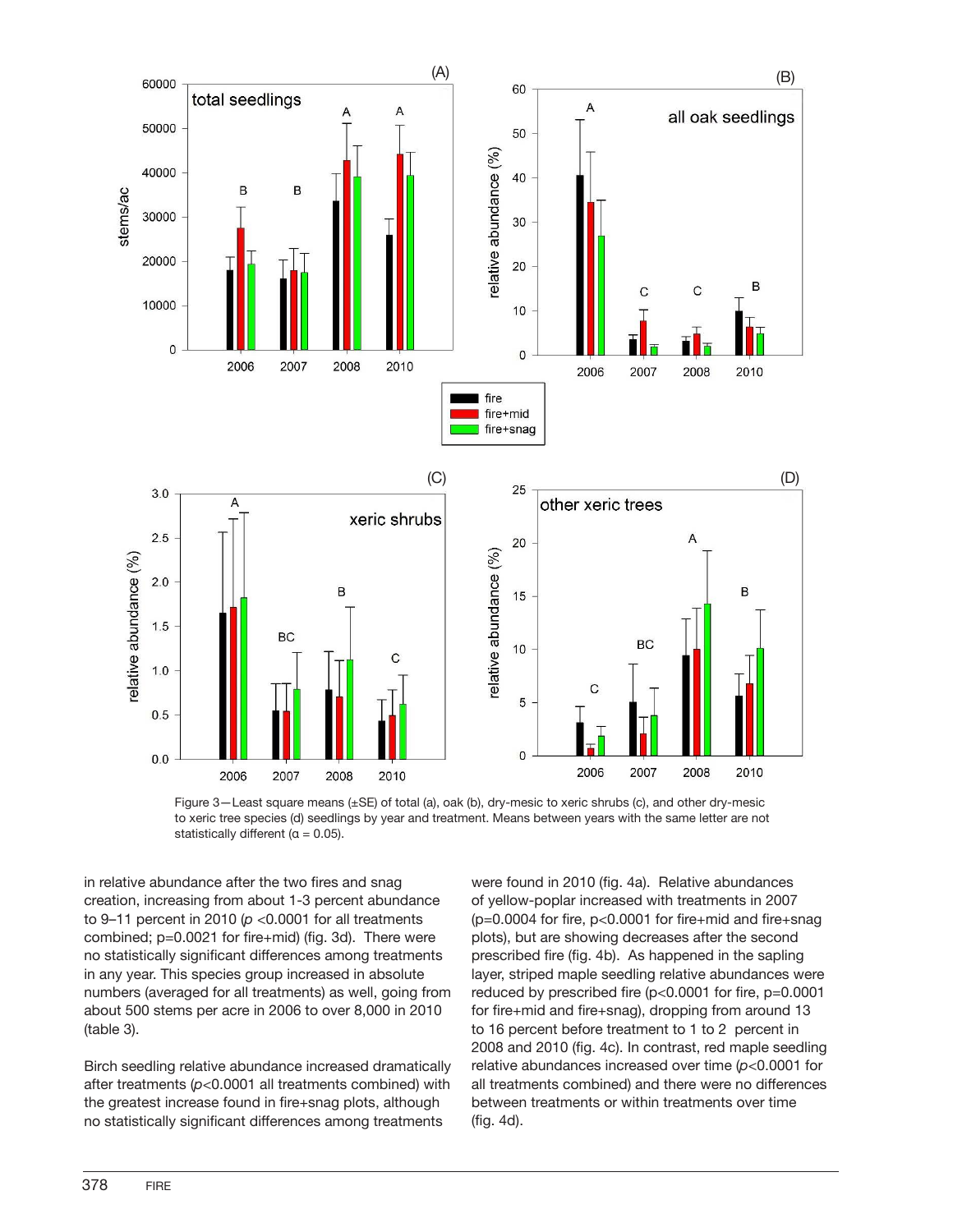

Figure 4—Least square means (±SE) of birch (a), yellow-poplar (b), striped maple (c), red maple (d), mesic shrubs (e), and other mesic to xeric tree species (f) seedlings by year and treatment. Means between years with the same letter are not statistically different ( $\alpha = 0.05$ ).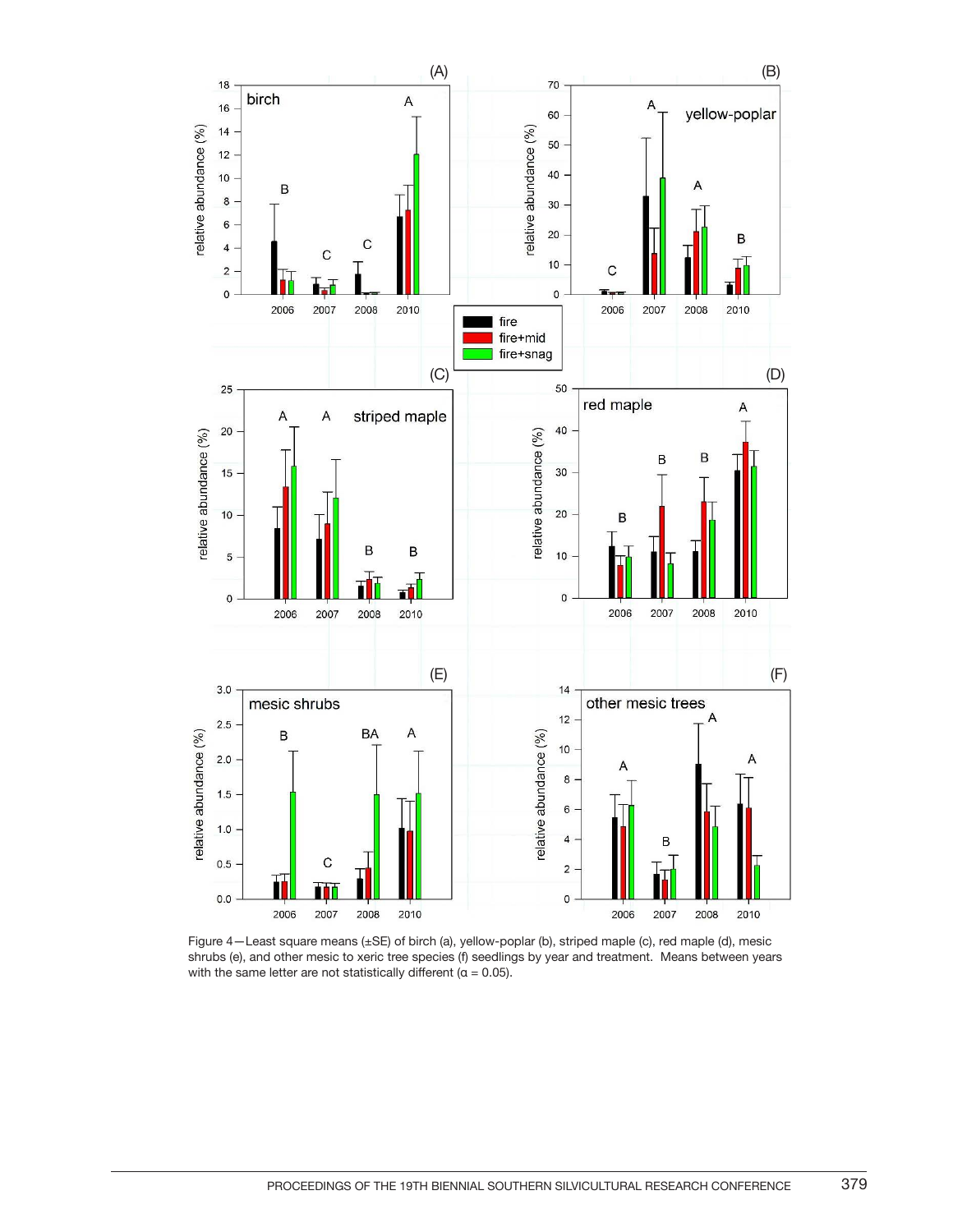The relative abundances of species categorized as mesic shrubs increased over time (p=0.0006 for all treatments combined) and with fire+mid treatment in particular (p=0.0057), however, like the dry-mesic to xeric category, mesic shrubs made up a small proportion of the seedling layer even after treatment (fig. 4e). Seedlings of mesic tree species decreased in relative abundance after the first fire (*p*<0.0001) and recovered to pre-treatment levels by 2010, although still < 10 percent of the species composition (fig. 4f). In 2010 the lowest relative abundance for this group was found in the fire+snag plots although no differences between treatments in year 2010 were statistically significant. For seedling groups, no significant differences were found in 2010 between the fire plots and the two other treatments combined.

## **DISCUSSION**

We do find some evidence that two prescribed fires and reductions in mid and overstory canopies by herbicide may be starting to reverse the mesophication trend in these stands. Before treatment, the sapling layer was about 360 stems per acre and of that, approximately 20 percent was striped maple. The dense shade created by striped maple saplings has been removed from the stands as was found on a nearby study site on Canoe Run. After two prescribed fires, the species composition of the sapling layer showed only slight change, but similar to the John B. Hollow study, the stems per acre of saplings was reduced by nearly 90 percent (Schuler and others 2010, 2013). In the John B. Hollow study, sapling species considered dry-mesic to xeric are holding steady in relative abundance (table 2).

Whereas the relative seedling abundances of several mesic species increased after treatment (birch and red maple) the relative abundance of seedlings of other mesic species showed a temporary reduction after one fire and yellow-poplar seedling abundance dropped after two fires. These effects were also found on the nearby Canoe Run study, although two prescribed fires had reduced red maple seedling densities on that site (Schuler and others 2013). The lowest relative abundance of seedlings of mesic tree species (other than birch, yellow-poplar, and red maple) was found in fire+snag plots which is consistent with the hypothesis that fires and canopy gaps are reversing mesophication in these stands.

The relative abundance of tree seedlings categorized as dry-mesic to xeric (other than oaks) did increase after the two prescribed fires. Although there were no differences among treatments in 2010, higher abundances were found in fire+snag plots which, on average, showed the lowest overstory basal area per acre in 2010. Although oak seedling relative abundances were reduced by prescribed fires, other dry-site species appear to be responding to the treatments.

Our results are similar to a prescribed fire study in southeastern Ohio in a very similar forest type where areas were burned either two times or four times although no canopy gaps were created. Early results there found that fires reduced the sapling layer, which was mainly composed of shade tolerant species, and that oak and hickory seedling abundances were not affected by fire (Hutchinson and others 2005a). Similar to our findings in West Virginia, red maple abundances decreased immediately after fire only to rebound within 2 years and yellow-poplar seeding abundances responded with the opposite trend of increasing after fire only to decrease two years post-fire (Hutchinson and others 2005a). In an analysis of the herbaceous layer of the Ohio study, sassafras was found to be an indicator of burned plots (Hutchinson and others 2005b). This species was tallied in the dry-mesic to xeric category in our study and showed a large increase in response to two prescribed fires.

Because oak regeneration requires advanced reproduction, management actions such as prescribed fire can target the pre-disturbance buildup of low, dense shade (Brose and others 2008). Also, post-disturbance, the oak advanced regeneration faces competition from species with regeneration strategies such as seed banking or having lightweight seed that rapidly invades a disturbed area (Schuler and others 2010). Prescribed fire and mid- or overstory reduction treatments occurred at the same time in our study, with little to no existing advanced oak regeneration available to take advantage of possible favorable conditions created by the treatments. However, our results do show the advantage of fire in reducing low shade (striped maple) but also shows the disadvantage of creating post-disturbance competitors for oaks (increases in birch and red maple). Our results further support the findings of others on the need for repeated fires to confer a competitive advantage on oak regeneration and for careful consideration of the timing of management actions (Brose and others 2014, Johnson and others 2009a). Successful oak regeneration incorporating prescribed fire is difficult to predict because the process involves the variable and interconnected factors of species life history traits (both of oaks and competitors), the preburn condition of the oak seedlings or seedling-sprouts, and the variability inherent in fire as a management tool (Alexander and others 2008).

Perhaps these modest movements away from mesophication are a function of time since treatment. The latest measurements included in this analysis are from 2010, which was only 2 years post-fire. While the two levels of canopy reduction through herbicide conferred no immediate advantage to oak seedlings when combined with fire, these treatments did create wildlife habitat by direct snag creation. For the oak seedlings 2 years post fire, the manipulation of the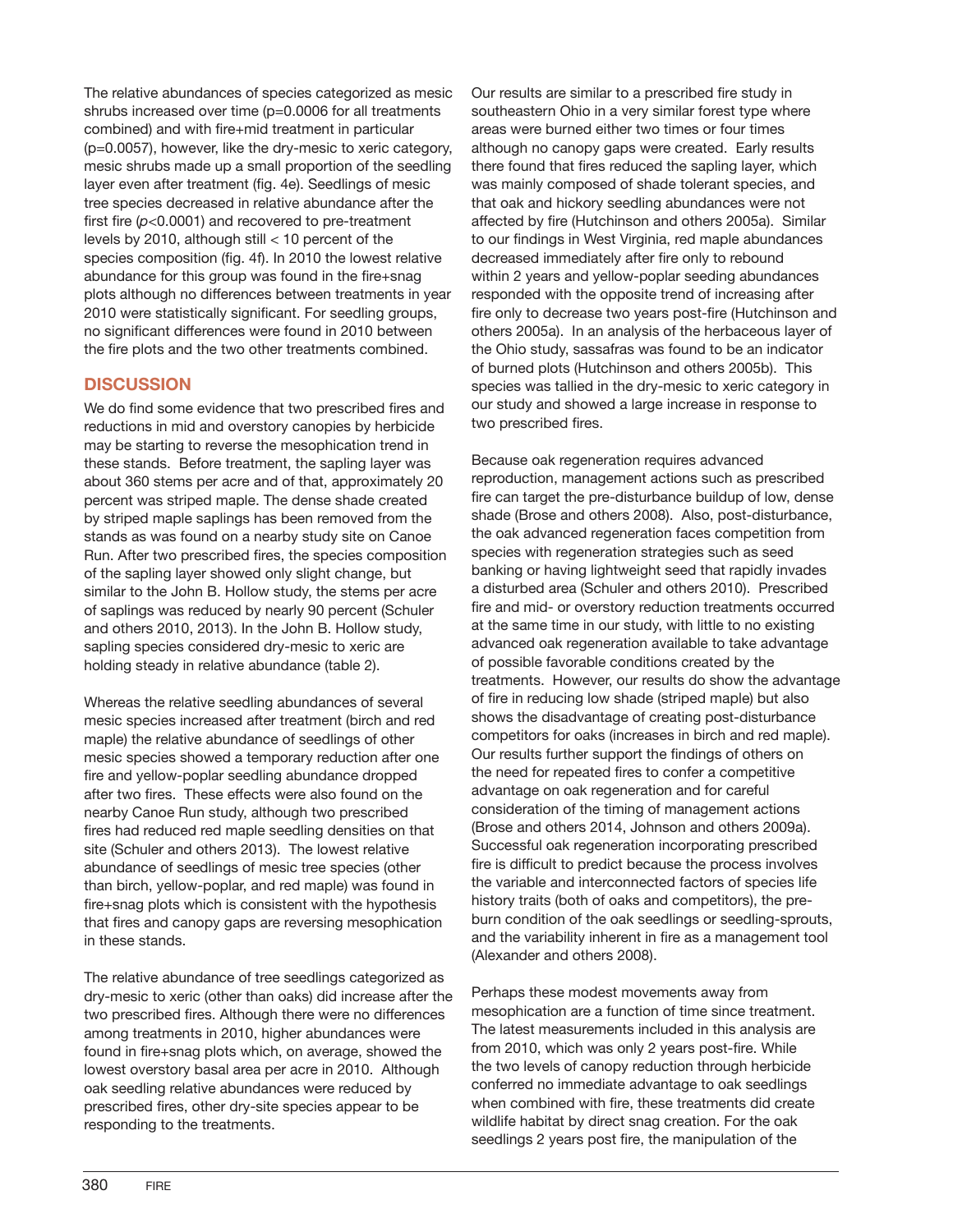canopy and midstory by herbicide has not resulted in any benefit over fire alone. We expect that the species composition and structure of the seedling and sapling layers will show greater differences at 10 or more years post-fire. In this analysis of almost immediate posttreatment effects, there has not been enough time for oak saplings to develop. We will also be assessing these stands for the need for another fire as others have found more than two fires are needed for oaks to remain competitive (Hutchinson and others 2012) especially given the mesic nature of the study area.

#### **ACKNOWLEDGMENTS**

We thank Jim Rentch (West Virginia University), Jamie Schuler (West Virginia University), and Gary Miller (Northern Research Station) for reviews of early drafts of the manuscript. We also thank W. Mark Ford (U.S. Geological Survey, Virginia Cooperative Fish & Wildlife Research Unit) for his work in initiating the larger study and securing funding from Florida Power and Light. And finally, special thanks to Rick Hovatter and Donnie Lowther, forestry technicians on the Fernow Experimental Forest.

#### **LITERATURE CITED**

Abrams, M.D. 1992. Fire and the development of oaks. BioScience. 42(5): 346-353.

- Abrams, M.D.; Downs, J.A. 1990. Successional replacement of old-growth white oak by mixed mesophytic hardwoods in southwestern Pennsylvania. Canadian Journal of Forest Research. 20: 1864-1870.
- Alexander, H.D.; Arthur, M.A.; Loftis, D.L.; Green, S.R. 2008. Survival and growth of upland oak and co-occurring competitor seedlings following single and repeated prescribed fires. Forest Ecology Management. 256: 1021-1030.
- Braun, L.E. 1950. Deciduous forest of eastern North America. Philadelphia, PA: The Blakiston Company. 596 p.
- Brose, P.H.; Dey, D.C.; Waldrop, T.A. 2014. The fire-oak literature of eastern North America: synthesis and guidelines. Gen. Tech. Rep. NRS-135. Newtown Square, PA: U.S. Department of Agriculture Forest Service Northern Research Station. 98 p.
- Brose, P.H.; Gottschalk, K.W.; Horsley, S.B. [and others]. 2008. Prescribing regeneration treatments for mixed-oak forests in the Mid-Atlantic region. Gen. Tech. Rep. NRS-33. Newtown Square, PA: U.S. Department of Agriculture Forest Service, Northern Research Station. 100 p.
- Campbell, T.A., Laseter, B.R.; Ford, W.M.; [and others]. 2006. Abiotic factors influencing deer browsing in West Virginia. Northern Journal of Applied Forestry. 23: 20-26.
- Clebsch, E.E.C.; Busing, R.T. 1989. Secondary succession, gap dynamics, and community structure in a southern Appalachian cove forest. Ecology. 70(3): 728-735.
- Cleland, D.T.; Freeouf, J.A.; Keys, J.E., Jr. [and others]. 2007. Ecological subregions: sections and subsections of the conterminous United States [1:3,500,000]. A.M. Sloan, cartog. [CD-ROM]. Gen. Tech. Rep. WO-76. Washington, DC: U.S. Department of Agriculture Forest Service.
- Collins, R.J.; Carson, W.P. 2003. The fire and oak hypothesis: incorporating the effects of deer browsing and canopy gaps. In: Proceedings of the 13th Central Hardwood Forest Conference. Urbana-Champaign IL April 1-3 2003. Gen. Tech. Rep. NC-234. St. Paul, MN: U.S. Department of Agriculture Forest Service North Central Research Station: 44-63.
- Crow, T.R. 1988. Reproductive mode and mechanism for selfreplacement of northern red oak (Quercus rubra) - a review. Forest Science. 34: 19-40.
- Davis, M.B. 1981. Quaternary history and the stability of forest communities. In: West, D.C.; Shugart, H.H.; Botkin, D.B., eds. Forest succession: concepts and application. New York: Springer-Verlag: 132-153.
- Ford, W.M.; Silvis, A.; Johnson, J.B. [and others]. 2016. Northern long-eared bat day-roosting and prescribed fire in the central Appalachians. Fire Ecology. 12: 13-27.
- Hart, J.L.; Grissino-Mayer, H.D. 2009. Gap-scale disturbance processes in secondary hardwood stands on the Cumberland Plateau, Tennessee, USA. Plant Ecology. 201: 131-146.
- Hutchinson, T.F.; Sutherland, E.K.; Yaussy, D.A. 2005a. Effects of repeated prescribed fires on the structure, composition, and regeneration of mixed-oak forests in Ohio. Forest Ecology Management. 218: 210-228.
- Hutchinson, T.F.; Boerner, R.E.J.; Sutherland, S. 2005b. Prescribed fire effects on the herbaceous layer of mixed-oak forests. Canadian Journal of Forest Research. 35: 877-890.
- Hutchinson, T.F.; Long, R.P.; Rebbeck, J. [and others]. 2012. Repeated prescribed fires alter gap-phase regeneration in mixed-oak forests. Canadian Journal of Forest Research. 42: 303-314.
- Johnson, P.S.; Shifely, S.R.; Rogers, R. 2009a. The ecology and silviculture of oaks, 2nd ed. Wallingford, UK: CABI Publishing. 600 p.
- Johnson, J.B.; Edwards, J.W.; Ford, W.M.; Gates, J.E. 2009b. Northern myotis (*Myotis septentrionalis*) roost tree selection in a central Appalachian Mountains hardwood forest subjected to prescribed fire. Forest Ecology and Management. 258: 233- 242.
- Johnson, J.B.; Ford, W.M.; Edwards, J.W. 2010. Roost selection by male Indiana myotis following forest fires in central Appalachian hardwoods forests. Journal of Fish and Wildlife Management. 1: 111-121.
- Kain, M.; Battaglia, L.; Royo, A.; Carson, W.P. 2011. Overbrowsing in Pennsylvania creates a depauperate forest dominated by an understory tree: results from a 60-yearold deer exclosure. Journal of the Torrey Botanical Society. 138(3): 322-326.
- Kochenderfer, J.N. 2006. Fernow and the Appalachian hardwood region. In: Adams, M.B.; DeWalle, D.R.; Hom, J.L., eds. The Fernow Watershed Acidification Study. Springer: 17-39. Kochenderfer, J.N.; Ford, W.M. 2008. Utility of wire cages, tree shelters and repellents to minimize herbivory to oak by white-tailed deer. Res. Pap. NRS-5. Newtown Square, PA: U.S. Department of Agriculture Forest Service. 8 p.
- Lorimer, C.G. 1985. The role of fire in the perpetuation of oak forests. In: Johnson, J., ed. Proceedings of challenges in oak management and utilization. Misc Pub. Madison, WI: University of Wisconsin: 8-25.